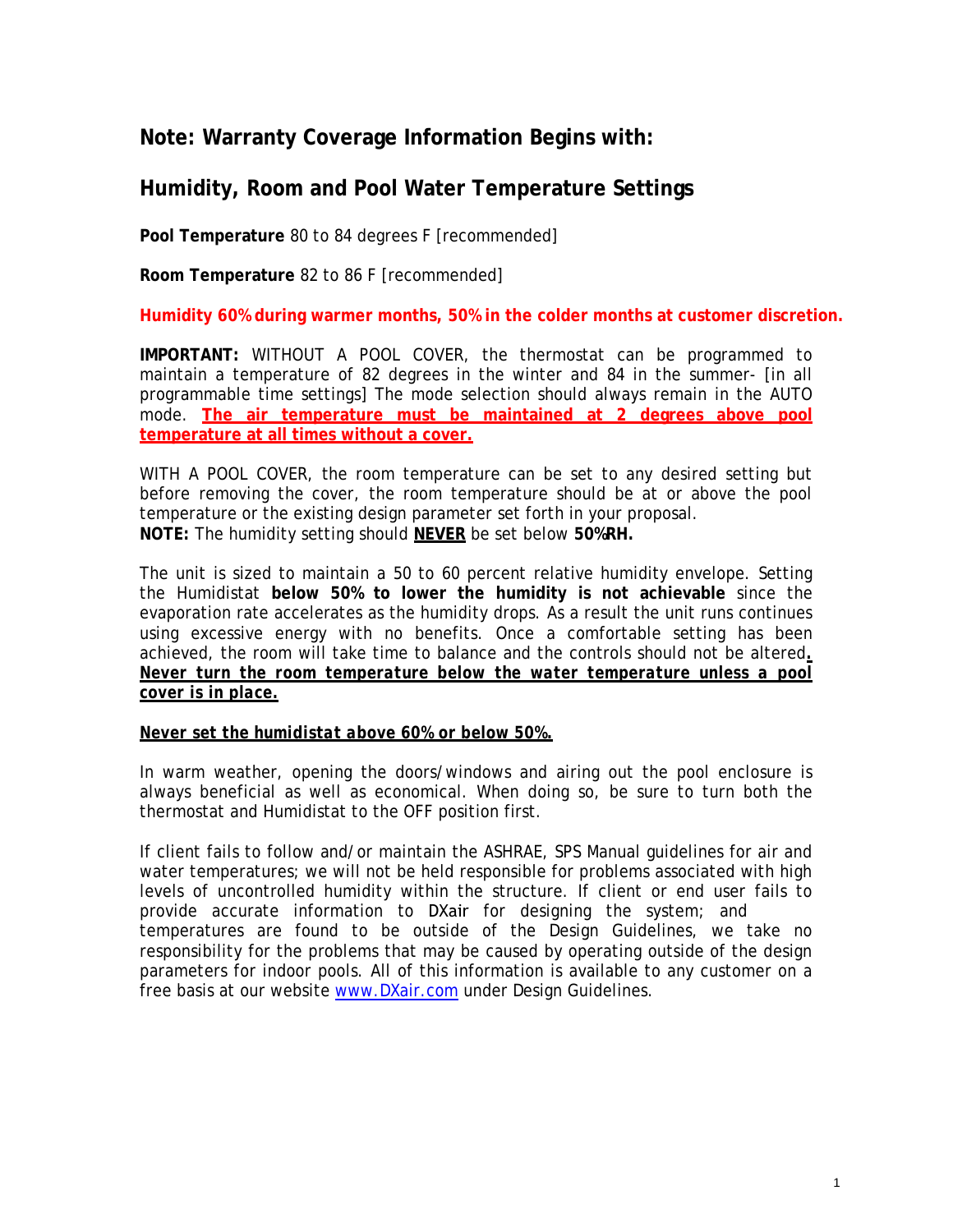## **CHLORINE, SALT, BROMINE POOL CHEMISTRY & BALANCING**

### **You should not be able to smell chlorine when you walk into your pool room.**

It means the pool is not balanced properly. It is the responsibility of each end user/owner/client to be trained in proper pool chemistry and staff that maintain your indoor pool in the balancing of pool water/other water sources and procedures. DXair, nor any mechanical contractor, will be held responsible or warranty for problems associated with deterioration of equipment and peripherals due to corrosion and improper pool chemistry. All warranties are void when pool chemistry has deteriorated any component or equipment installed.

**W**hen pool water chemistry (salt, chlorine, bromine, etc.), is properly balanced- it will remain free of odor and protect bathers from bacteria and germs. Chlorine, the primary pool treatment process, kills germs and destroys harmful organic contaminants introduced into the water by bathers. Chloramines are formed in pools when chlorine molecules attach to ammonia and other organic by-products of the human body. Pool operators have traditionally controlled waterborne bacteria chemically with chlorine, meaning that the gaseous chlorine-based by-product (chloramines) can linger and recirculate through the HVAC dehumidification system causing damage to components, wiring, contactors, relays compressors, and other building components, etc. Although conventional mechanical fabric media filters on the dehumidification systems can trap airborne particulates, gases such as chloramines are not captured.

- Improperly balanced pool water chemistry can attack the indoor pool's HVAC system the building's structural components and anything metal in a pool room. When the water is not properly balanced this becomes a highly corrosive and unhealthy environment. You may need to test your city or other water that is used in the pool room as there may be contaminants that affect your pool chemistry. Test your water sources and test them often! Corrosion and the "stink" of chlorine is the first sign of poor pool chemistry.
- Equipment will show signs of discoloration, corrosion, rust to copper orother internal piping. Leaks may develop in coils... again this is due to poor pool y chemistry/water quality. This is not a manufacturer or installation problem. Warranty may be voided.
- Combined chlorine compounds cause eye irritation and the so-called "chlorine odor" that swimmers often complain about.
- Free chlorine in water, under normal concentration, has no discernible odor.
- A dehumidification system will remove the excess moisture from the pool enclosure but will not eliminate the harmful chlorine compounds that cause the chlorine odor and metal corrosion. Dehumidification systems do not cause the chloramine problem; therefore, a dehumidification system cannot resolve this issue.
- Many companies including ASHRAE HVAC Applications Manuals do however, recommend moving some air across the open body of water and installing the system's return air at the deck level to assist in removal of chloramines. Keep in mind that doing so can increase evaporation rate by as much as 30% depending upon how much air flow is moving across this body of water. It can also create a chill effect on the patrons using the pool. Discuss all options with your architect, mechanical engineering firm, or mechanical contractor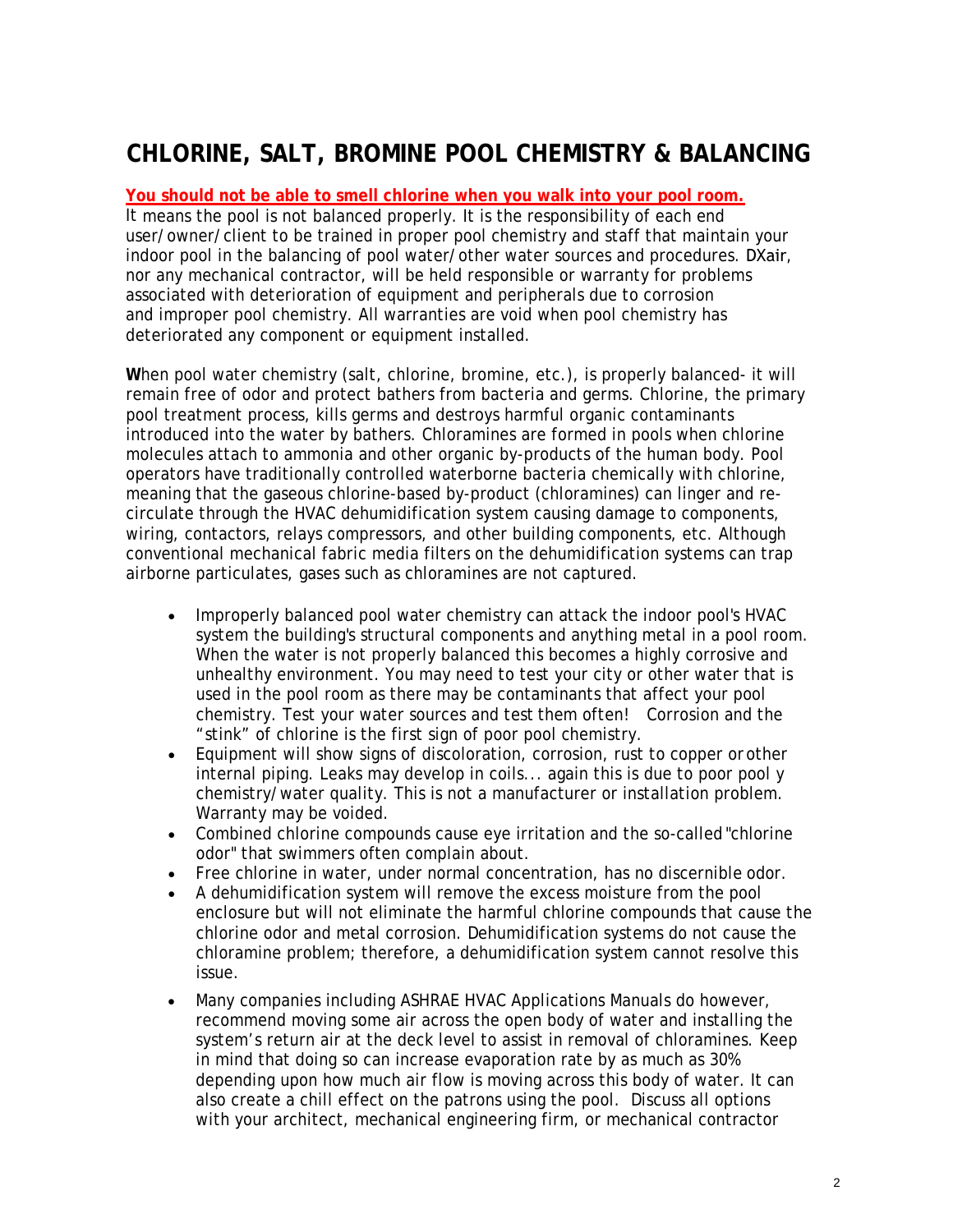while in your design stages as retrofitting these applications can become difficult. Review all ASHRAE HVAC Applications Manuals with your architectural and engineering team to determine the best approach for your facility. The ASHRAE Manuals can provide some insight as to handling the chloramine issues with an exhaust type system at the pool level.

- For all practical purposes, learning to balance the pool chemistry properly and good air flow within the structure can and will serve to help with the chlorine issues.
- Only a comprehensive pool water chemistry program and continuous monitoring will keep your pool crystal clear and odor free.
- Chloramines condense along with moisture from the pool on cold surfaces forming a corrosive chloride-rich solution.
- The chloride solution forms a harmful substance that will corrode metals, including stainless steel, where it forms a particularly serious stresscorrosioncracking problem.
- The chloramines in the air can cause significant damage to metal surfaces, such as windows, doors and frames, ladders, ductwork, pool heaters, & HVAC equipment.
- The higher the concentration of chloramines in the air, the more corrosive the condensate.
- Air Turnover rates, outside air, and properly designed duct work/air delivery systems can help but they cannot remove contaminants. Chloramines are almost like a "sticky substance" -- they have to be washed off when continual off-gassing of pools occur. This is a water quality issue first, and becomes an air quality issue when not properly controlled at the source.
- DXAIR recommends that once the pool is established, all staff should be trained by the pool company in managing these areas.
- Do **NOT** store chemicals or pool equipment in the mechanical space. Your pool equipment and chemicals must be maintained separately from the dehumidification system due the corrosive nature of chemicals and leaking pool equipment in this space.
- Do NOT leave the mechanical room open to the pool room. A door should be installed between mechanical space and pool room environment to prevent chlorinated air travelling into areas such as mechanical spaces or other spaces of offices/buildings/homes.
- Some indications of poor pool chemistry is rust, corrosion, discoloration of any metal, leaking coils in a dehumidifier, and component replacement due to deterioration.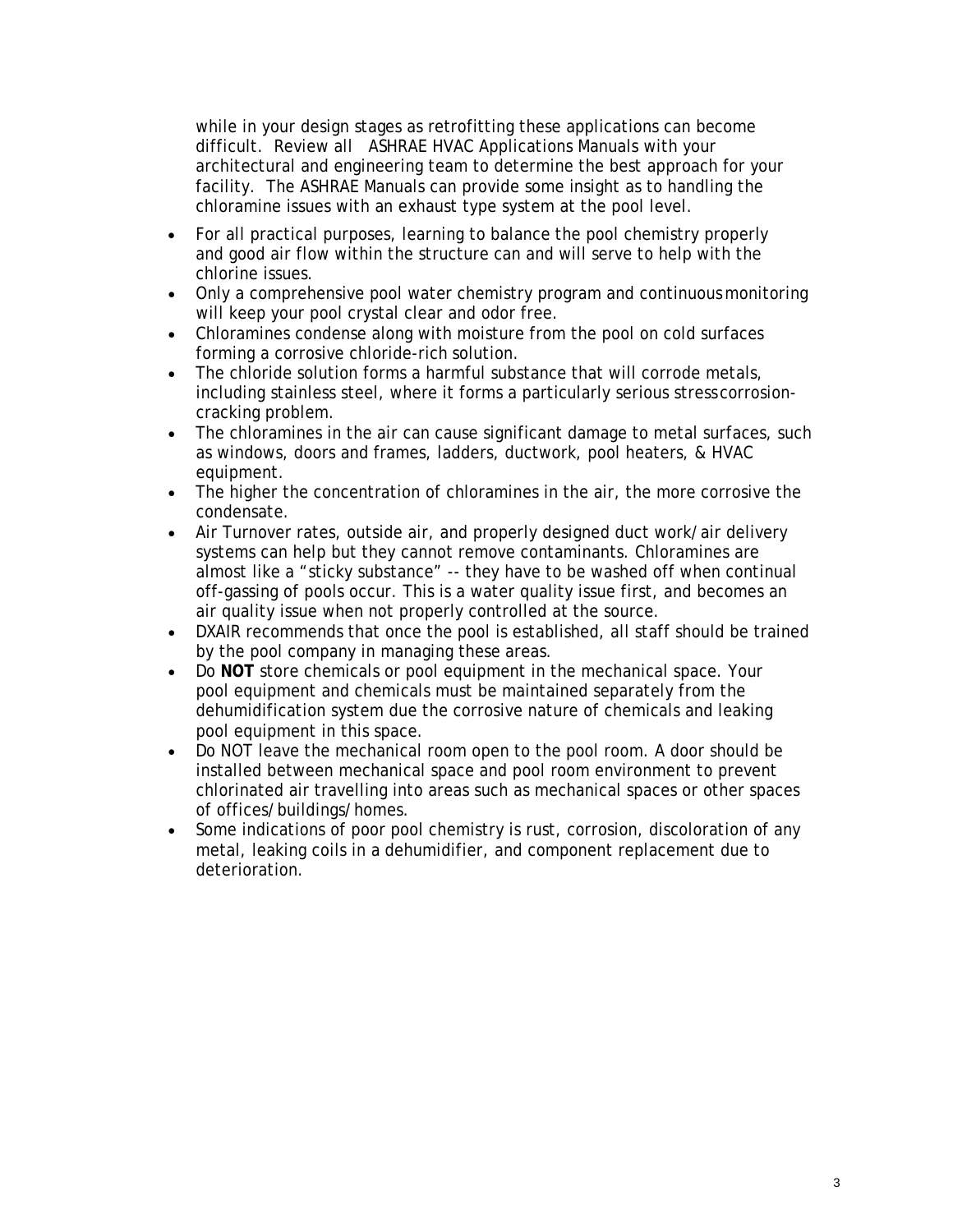## NEGATIVE PRESSURE

### ASHRAE 2019 HVAC APPLICATIONS MANUAL states:

**"Pool and spa areas should be maintained at a negative pressure of 0.05 to 0.15 in. of water relative to adjacent areas of the building to prevent moisture and chloramines odor migration. Active methods of pressure control may prove more effective than static balancing and may be necessary where outdoor air is used as part of an active humidity control strategy. Openings from the pool to other areas should be minimized and controlled. Passageways should be equipped with doors with automatic closers and sweeps to inhibit migration of moisture and air."**

**"The balance between ventilation air and exhaust air must be controlled at all times. A pool room space must always be maintained with a negative pressure to prevent moisture and odors from migrating to other parts of the building. A positively pressured indoor pool can accelerate building damage by pushing the high moisture content air into the building envelope. Note that a significant negative space pressure will not reduce or affect vapor migration to the outdoors in winter."** 

Secondly, humidity is nature's water pump where moisture tends to "pressurize" into walls and ceiling in pool environments. You may see drywall sagging or wet, ceiling tiles falling down, ceilings caving in, etc.due to moisture saturationofthe buildingmaterials and structure. Using negative pressure along with the proper vapor barriers dehumidification will prevent these problems.

Negative Pressure is accomplished by installing an exhaust fan pulling air from the pool area space and discharging it to the building exterior. This fan should be sized to exceed the fresh air make up by 25-35%.

**IMPORTANT:** Fan noise must be considered prior to installation. If possible, the fan should be installed in the mechanical room close to an exterior wall and connected to a grill in the pool space with insulated flex duct.

**NOTE:**If installing the negative pressure fan in an attic or any area other than the mechanical room, the fan should be as far away from the pool space as possible to reduce fan noise. Insulated flex duct is recommended for noise reduction.

**FIREPLACES:** Although fireplaces in pool rooms are generally not recommended, special considerations are applicable. **RULES:1.** When not using the fire place, the damper **MUST BE CLOSED.**If open, itrenders the negative pressure fan useless. **2.** When using the fireplace, the negative pressure fan **MUST BE SHUT OFF.** If left on, the air will be drawn down the flue causing the smoke and gases from the fire to be pulled into the room.

**A SIMPLE TEST:** To test for negative pressure, turn both the negative pressure fan and the DXAIR fan to ON. While standing on the outside of any pool room door, light a match or candle, crack the door open ¼", hold the flame close to the crack. The flame will point to the space that has negative pressure. It must point toward the pool room space.

 When designing for return air, any additional exhaust fans or exhaust systems for chlorine/chloramines, Careful attention should be given to all options are looked at carefully as they can affect the sizing and/or use of a negative pressure fan within the space.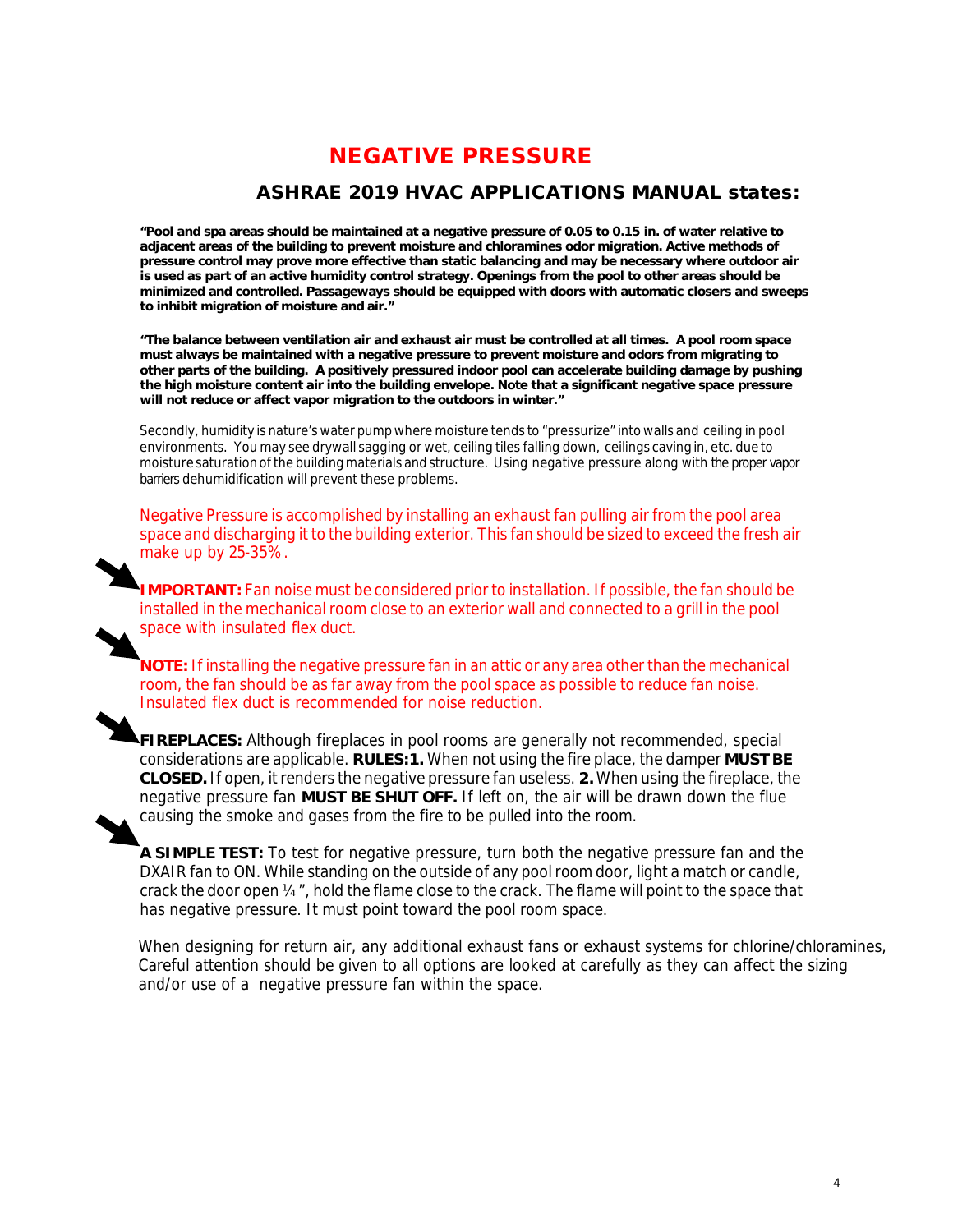## EXCERPT FROM ASHRAE 2019 HVAC APPLICATIONS HVAC Applications Manuals

**"Failure to maintain proper chemistry in the pool water causes serious air qualityproblems and deterioration of mechanical and building systems. Water treatment equipment should be installed in a separate, dedicated, well- ventilated space that is under negative pressure. Pool water treatment consists of primary disinfection, pH control, water filtration and purging, and water heating. For further information, refer to Kowalsky (1990).**

**Air quality problems are usually caused by the reaction of chlorine with biological wastes, and particularly with ammonia, which is a by-product of the breakdown of urine and perspiration. Chlorine reacts with these wastes, creating chloramines (monochloramine, dichloramine, and nitrogen trichloride) that are commonly measured as combined chlorine. Adding chemicals to pool water increases total contaminant levels. In high occupancy pools, water contaminant levels can double in a single day of operation.** 

 **Chlorine's efficiency at reducing ammonia is affected by several factors, including water temperature, water pH, total chlorine concentration and level of dissolved solids in the water. Because of their higher operating temperatures and higher ratio of occupancy per unit water volume, spas produce greater quantities of air contaminants than pools.** 

The following measures have demonstrated a potential to reduce chloramines concentrations in the air and water:

**OZONATION.** In low concentrations, ozone has substantially reduced the concentration of combined chlorine in the water. In high concentrations, ozone can replace chlorine as the primary disinfection process; HOWEVER, ozone cannot remain at sufficient residual levels in the water to maintain a latent biocidal effect, so chlorine must be kept as a residual process at concentrations of 0.5 to 1.5 mg/kg.

**WATER EXCHANGE RATES**. High concentrations of dissolved solids in water directly contribute to high combined chlorine (chloramines) levels. Adequate water exchange rates are necessary to prevent buildup of biological wastes and their oxidized components in pool and spa water. Conductivity measurement is an effective method to control the exchange rate of water in pools and spas to effectively maintain water quality and minimize water use. In high-occupancy pools, heat recovery may prove useful in reducing water heating energy requirements. (NOTE: DXAir recommends: Testing of all water should be done prior to use with your pool and after it has entered your pool. This means city water or any other water source used in your pool, not just what is in the pool being treated. City water may bring in additional sources of contaminants and chlorine that affect the overall balance.)

 **MEDIUM PRESSURE** UV.UV medium-pressure UV lamps for water treatment can reduce the amount of Chloramines and should be evaluated during design. Medium-pressure UV can replace chlorine as the Primary disinfection process; however it does not remain as sufficient residual levels in the water to Maintain a latent biocidal effect. Consequently, chlorine is required as a residual process at concentrations of 0.5 to 1.5 mg/kg.

 **SWIMMER SHOWERS**: Requiring each swimmer to shower before entering the water helps reduce the Amount of body oils released into the water, thereby reducing the amount of chloramines generated.

 **BATHROOM BREAKS**: Facilities that require all swimmers to exit the pool every hour and visit the Restrooms dramatically reduce the amount of urine introduced into the pool.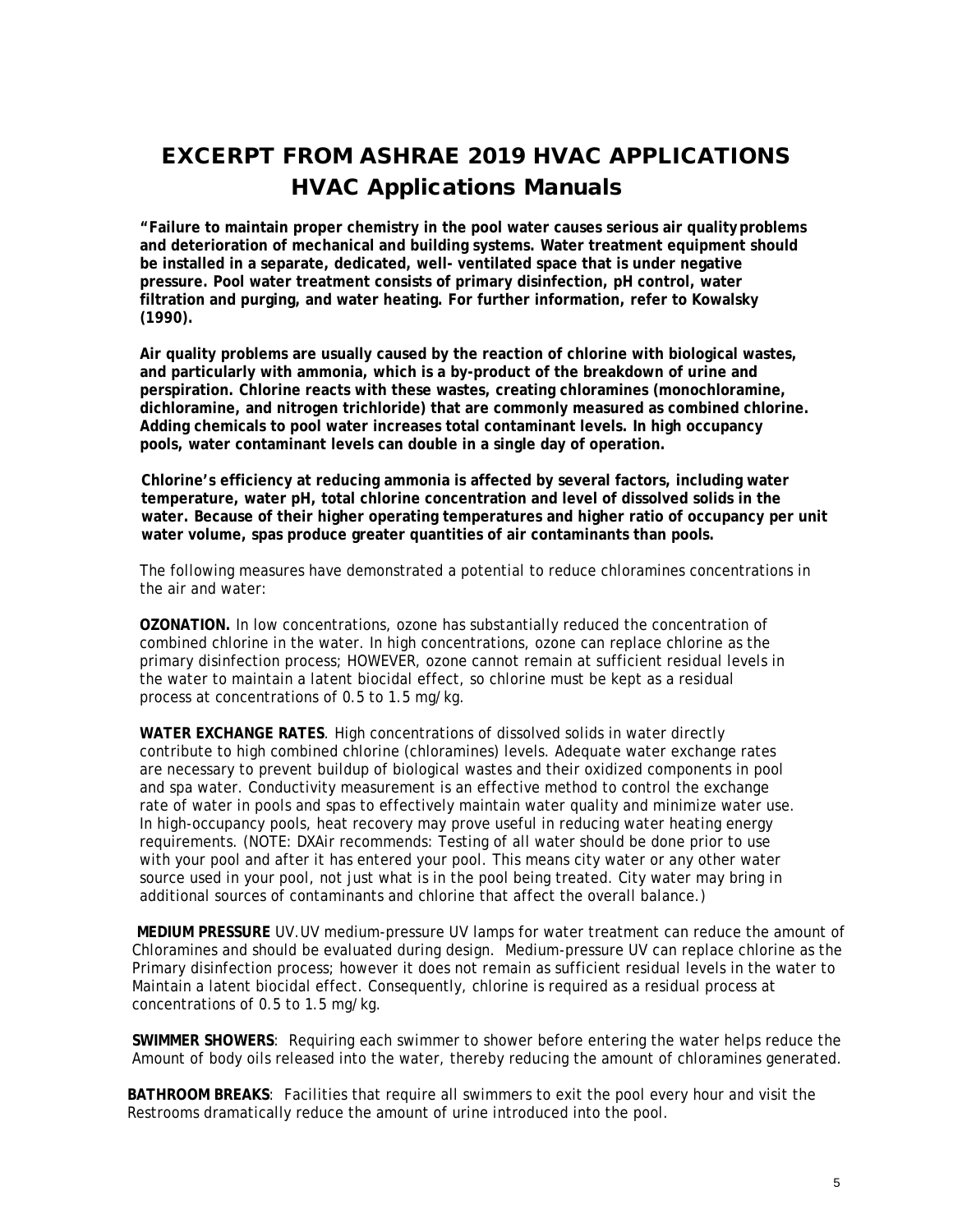# INSTRUCTIONS FOR WARRANTY OWNER MAINTENACE RESPONSIBILITIES FOR WARRANTY

General maintenance on any equipment is handled much like your home or office. Scheduling regular checks/maintenance on your dehumidification to ensure it is operating properly is required to maintain your warranty. DXair will ensure your warranty remains intact if you will follow a few simple procedures for us.If this is a commercial project with thermostat and humidistat located in the pool room, we recommend that these controls be put under a cover and "locked down" so that the temperature and humidistat settings cannot be changed by customers or staff not allocated to do so.

The "Owner" is required to set up a regular preventive/maintenance schedule with the installing contractor and maintenance staff or the warranty may be void. We recommend full inspections take place every 6 months and records maintained. There is a one-year total warranty on the complete unit and the installing contractor for your project would be the most likely candidate to handle your first year service/warranty agreement.

- OWNER TO **CHECK FILTERS** ON A REGULAR BASIS (MIMIMAL EVERY TWO WEEKS) AND ENSURE FILTERS ARE CLEAN OR REPLACED. If the filters become plugged it severely restricts air flow in the space.
- DO NOT INSTALL equipment above electrical raceways or plumbing or in a pool room suspended above the pool.
- OWNER to check condensate drain, lines, traps and ensure they are free of debris AT ALL TIMES. Do this weekly!!!!
- **OWNER TO CHECK FOR ANY KIND OF LEAKS** IN PIPING OR PLUMBING, AND IF FOUND, CONTACT MECHANICAL CONTRACTOR, PLUMBER, ETC. TO DETERMINE WHAT IS LEAKING AND TO ENSURE IT IS FIXED AS SOON AS POSSIBLE. (Leaks can cause fluids from system to drain and burn out items if not caught and fixed, please check this on a regular basis as the system "settles" in and after installation).
- If the system is not dehumidifying, check the following: Humidistat and Thermostat settings and ensure they are in line with the design settings for your system (80-84 pool, 82-86 Air Temperature, 50%-60% RH on humidistat). Ensure that cooling setting is above the heat set point for the space (i.e.-86 room heat, set cooling at 88 degrees not below 86)
- Check to see if the system is running or if there are any RED LIGHTS appearing on the side panel and what they say (i.e. "compressor lockout").
- Did you have a power out recently? If so, shut the system down completely, wait a few moments, and turn it back on. Does it re-set?
- If everything is set correctly and the system is still not working, call your mechanical contractor who installed your system.
- **Owner to maintain proper pH and Chlorine/Bromine/Salt Balance** of pool water at all times to prevent corrosion and rust of equipment, electrical wiring, parts,relays,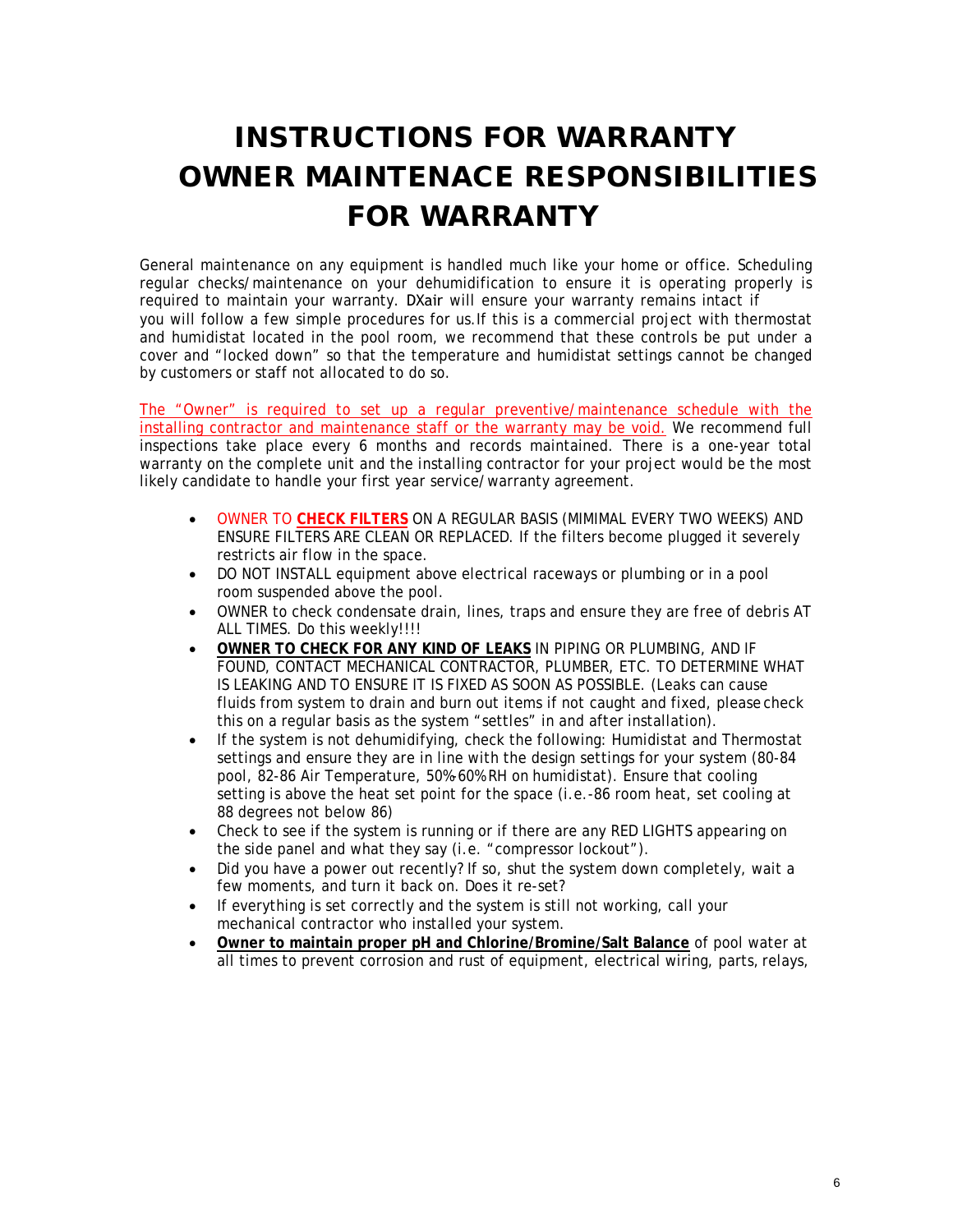contactors, etc. If you can smell chlorine in the pool room, the pool is out of balance. DXAIR will not warranty any parts or equipment that have been destroyed or are deteriorated due to chlorine or improper use of any pool chemistry system or contaminated water sources. If this is a salt water pool, it is imperative that client and staff are trained to balance the pool water properly. We do not recommend salt water pools as they are highly corrosive and difficult to balance. Speak with your pool company/chemistry professional to be trained in proper balancing techniques and maintaining your chemistry. Neither the mechanical neither contracting firm nor DXair can nor will be held for responsible for problems arising from water quality issues.

- 1. Chemical levels in the pool water must be maintained within acceptable limits at all times to avoid health hazards and/or possible equipment/component corrosion and damage. Chlorine levels in excess of 6 PPM (parts per million) are to be avoided. pH levels below 7.2 and above 7.6 are to be avoided. Salt should be discussed with your chemistry professional.
- NOTE: When balancing pool water, any other water source or liquid source that is used in your pool water may also require testing. City water may bring in additional chlorine and contaminates that the client may not be aware of, and these additional sources of contaminates can cause deterioration even though your pool chemistry may read in the normal ranges. Look INSIDE your unit every several months; look at your coils and internal components- anything showing signs of rust and/or corrosion of any kind needs to be addressed immediately whether your pool water testing indicates it is in balance or not!
- 2. Automatic chemical feeders should never be installed up stream of the system's heat exchangers. Super chlorinated water, such as produced by such feeders, can destroy the heat transfer surface within the exchanger. When automatic chemical feeders are installed downstream of the heat exchanger, certain precautions must be taken to prevent heat exchanger damage. A check valve (non-metallic) must be installed in the water piping between the heat exchanger and the chemicalfeeder. This will prevent the super chlorinated water in the chemical feeder from draining back into the heat exchanger when the pool water pump is shut off.
- Bi-Annual and Annual maintenance schedules should be set up with your mechanical firm or mechanical responsible for the pool room: check belts, blowers, refrigerant, any leaks, check coils to see if they need to be cleaned. Look for rust, corrosion, "green", mold, water leaking etc.

#### **MONTHLY MAINTENANCE**

- Air Filters- Check and replace as necessary. If this is a permanent filter it needs tobe cleaned regularly. Check filters a minimum of every 2 weeks and cleans or replace if required. Dirty filters restrict air flow.
- Fans and Drives- Check for worn or loose belts; adjust or replace as necessary.
- When it is necessary to replace one belt in a set, the entire set of belts should be replaced.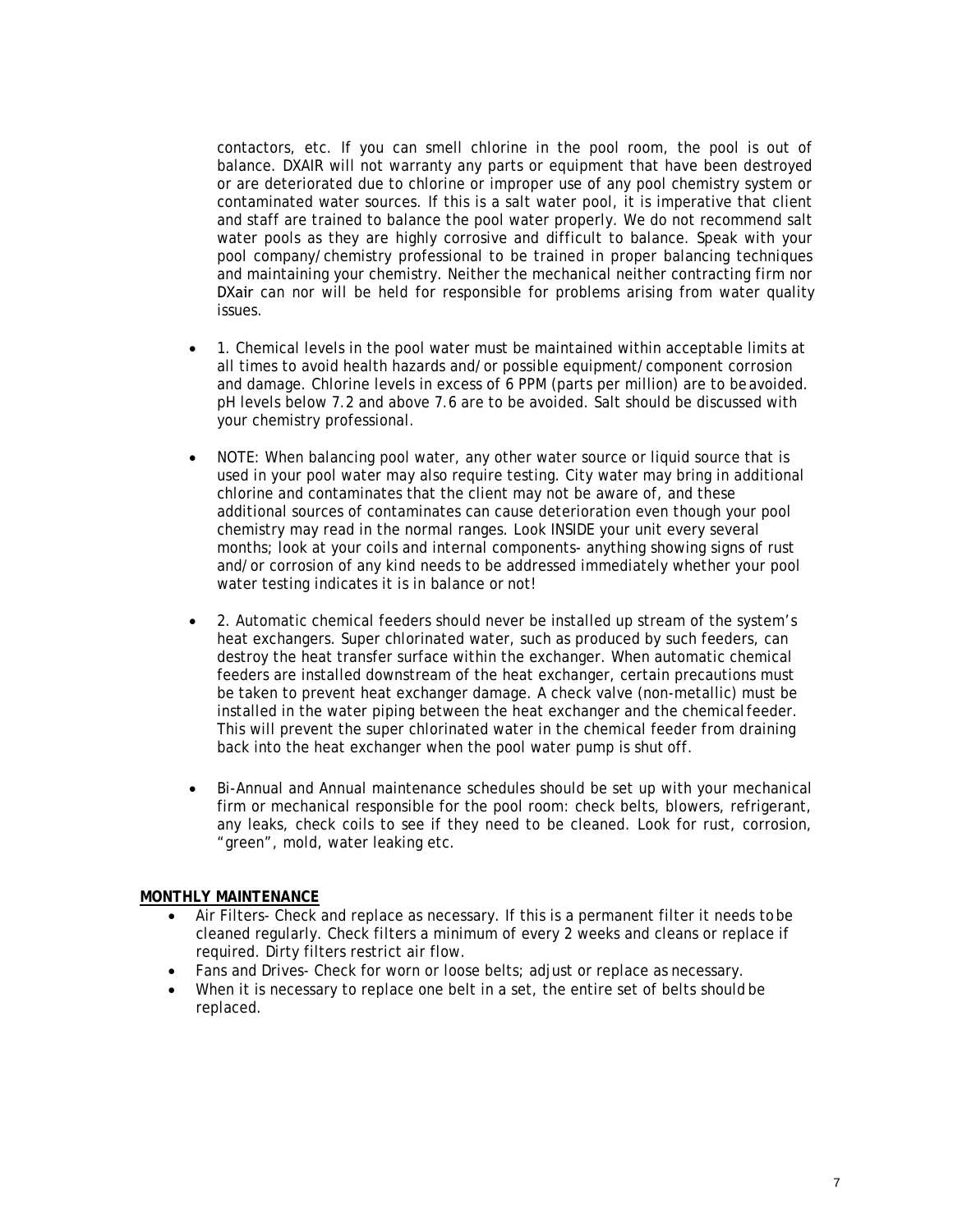- When fan belts are replaced, they could be retightened 24 to 48 hours after they are put into service. Check that fan bearing and locking collar set screws are tight, and lubricate bearings using high-quality lithium grease.
- Refrigeration Charge-Check the refrigerant sight glasses. When the refrigerant charge is correct, there should be no bubbles in the sight glass. If no sight glass, check superheat and sub-cooling.
- Condensate Line-Check that the line is free from obstructions. Always keep the condensate trap and lines free and clear.
- Unit Interior/Exterior- Check for torn insulation and repair if necessary. Check for scratches, nicks, rust, etc., and repaint promptly.

#### **6 MONTHS- ANNUAL MAINTENANCE**

6 Month Complete System Checkup IS MANDATORY & Annual maintenance should include all items listed under "Monthly Maintenance," in addition to the following. A complete report must be maintained of all preventive maintenance, maintenance checks and all service calls/service records.

Compressor and Refrigerant System- The compressor and refrigerant system should be inspected annually by a qualified service technician. As a minimum, the following items should be done:

- Perform a complete unit operation test, including log entries.
- Inspect fan bearing and belts for excessive wear; replace if necessary.
- Inspect the general refrigeration system for possible leaks, chafing between tubing, and other items detrimental to operation.
- Check system super-heat. (10-12 degrees) & Check sub-cooling. Record this data.
- Check electrical connections for tightness, including the compressor electrical box.
- Clean debris and dirt from drain pan.
- Check all coils and determine that pool chemistry is correct (no corrosion, green, rust, leaks etc.). Check all coils for cleaning.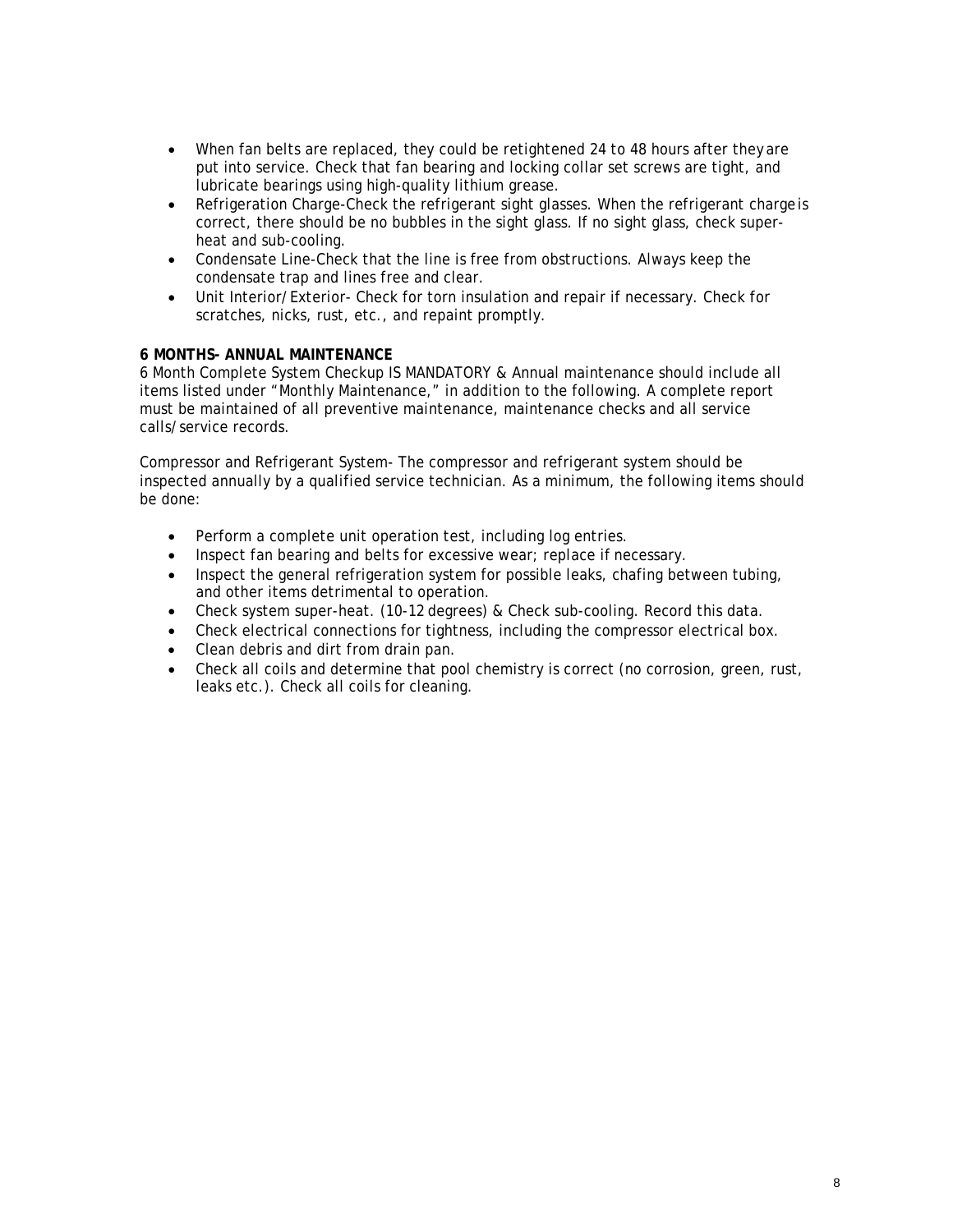**DXair** #Bcfh\Yfb; Yc @7 Pool Dehumidifiers LIMITED WARRANTY DXAIR System & Peripheral **Item Warranty**

(Within this document Northern Geo LLC will also be known as DXair. Warranty will be continually updated and posted to the Warranty Section of our website www.DXair.com.)

IMPORTANT: All warranty is void when components/equipment/peripherals/controls show signs of rust, deterioration, corrosion, "green", white substances, fins crumbling, blower housing corrosion, continuous breakdown of same component, leaking coils, etc. as this is a sign of poor pool chemistry. Any claims of warranty will require all parts and/or equipment to be sent back to factory via RMA provided for plant engineering review and final determination as to defect/warranty/non-warranty.

MODELS COVERED: This limited warranty is provided by DXair / Northern Geo LLC in accordance with the factory warranty for pool dehumidifiers. This warranty is provided to the original purchaser of the dehumidifier as long as the dehumidifier remains installed correctly and with all components intact, preventive maintenance performed and recorded, and at its original place of installation and original owner. Note, there are no labor allowance warranties provided after 90 days from delivery date, only parts warranty and only for those items pertaining to a failed component due to factory defect. The SS Series (DXair SS Series) offers 1 year total unit parts warranty, 5 years' compressors with extended 2 years' parts warranty and 2-5 years' extended refrigeration circuit warranty based on proper installation, duct work, operation and pool chemistry. Any reimbursement of labor allowances is in accordance with the Labor Warranty Reimbursement schedule provided with your warranty. No other fees (service calls or otherwise) will be paid. If you cannot install the equipment in the first 90 days from delivery, you must notify DXair immediately.

It is normal industry practice that the installing contractor guarantees and provide a preventive maintenance agreement for all first year service expense to the owner. Therefore, DXair has designed this policy to help partially offset the contractor's replacement or repair costs. Each contractor must provide a complete one year service/warranty/labor/preventive maintenance agreement as part of their proposal. If in the first 90 days of installation, a factory defect is found in the DXAIR Unit, the proper documentation, photos, service records must be provided of the problem and the factory will determine what if any, labor allowances may be applicable. This policy is in no way intended to eliminate the Contractors responsibility in providing any service repair of the equipment or proper installation and/or start-up, which includes complete system check out and adjustments that may be required due to shipping or normal start-up of the equipment. DXair does not reimburse any contractor over and above the started warranty labor allowances provided and as listed. Start Up and Commissioning forms must be returned within 10 days of start up or there is no warranty on any system. No labor allowances will be given for thermostats, refrigerant, vacuuming, or for other accessories, existing, new or replaced by the contractor. Claims for the labor allowance are made according to the circumstances and nature of the failure and can only be approved by the factory. DXair does not reimburse any contractor when factory does not allow the claim or finds deterioration of components due to chemistry imbalance or improper installation and operation.

#### **WARRANTY COVERAGE**

Limited Warranty for all Stainless Steel Unite: Factory warrants all internal components (1 Year) incorporated into the dehumidifier at time of shipment shall remain free of defects in workmanship and materials for 12 months from date of shipment, and 5 years for the compressors provided the system has been properly sized and installation and proper maintenance has been accomplished. The Standard Warranty Guidelines for all stainless steel units is: 1 year total unit parts, 5 years compressors. The extended warranty for all stainless steel units is 2 years parts and 2-5 years refrigeration circuit warranty. Any signs of rust, corrosion or deterioration are not a factory defect, and is indicative of poor pool chemistry. Test all water sources and pool water sources and balance the pool according to the specified requirements for natatoriums. If salt water pool, more care must be taken to balance the pool properly.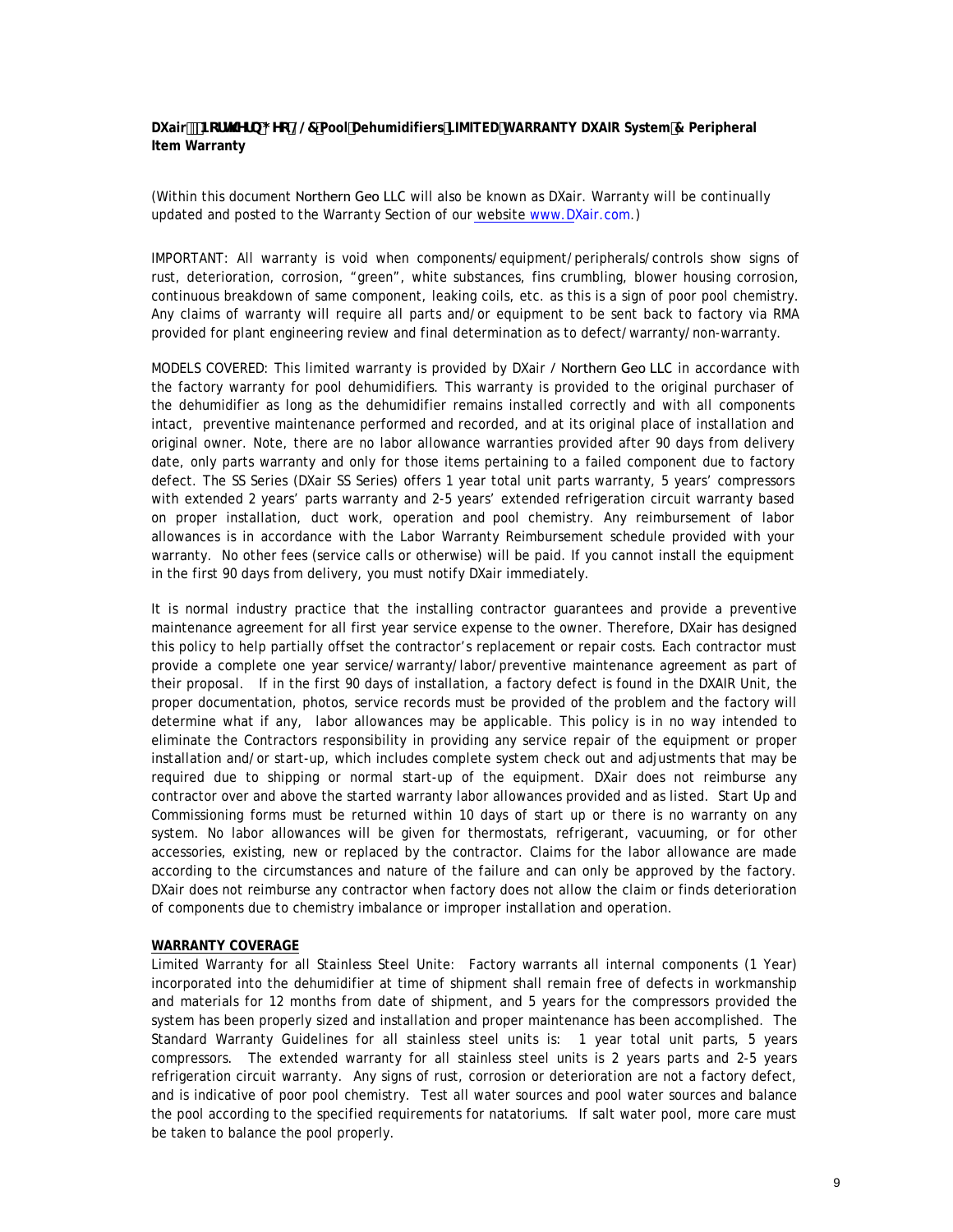If DXair determines that the dehumidifier or any part of the dehumidifier has a defect in workmanship or materials, DXair at its option and review, will require all supporting documentation as to problem, failure and diagnosis, and/or replace the defective part only after review in writing and authorization by factory.

#### **ACCESSORIES**

The dehumidifier may be delivered with accessories and/or components which may not have been incorporated into the dehumidifier at the time of shipment (Other Components for the unit). Such other components are warranted by the factory or manufacturer of that peripheral item to be free from defects in workmanship material for one year from proof of Certificate of Occupancy date or proof of certified star-up date (no later than 90 days from delivery), provided they are installed and properly serviced/maintained by a qualified and trained HVAC Contractor and the other conditions of this warranty are met. If a defect exists in the "Other Components", the factory will repair or replace them if factory determines that a defect in workmanship or materials exists (parts may be required to be returned directly to factory for review, at client's expense). In addition, such "Other Components" may be warranted by the manufacturer may be pass through warranties and the manufacturer may have to be contacted directly for warranty. (I.e. Gas/Propane duct furnaces, electric duct heaters, hot water coils, controls etc. have their own specific warranties that are not related to the dehumidifier but are included in part of the overall installation). Purchasing controls or peripherals outside of what DXAir has provided are not covered by any warranty or labor allowances unless stated in writing by DXAir.

#### **ITEMS OR CIRCUMSTANCES NOT COVERED:**

- 1. Components or parts not provided by DXair and purchased by others.
- 2. Any equipment, parts, compressors, duct heaters, furnaces, internal coils etc. that become defective or deteriorate due to poor pool chemistry. Components that continually fail after replacement indicate a problem with the installation and may or may not be covered under warranty.
- 3. Components or parts on which tags or nameplates have been removed, altered or defaced or replaced with a non-factory approved part or component.
- 4. Scratches in or discoloration of finishes (this includes discoloration, rust, corrosion of other signs of corrosion) or problems as a result of improper pool chemistry, salt water pools, improper balance of chlorine/bromine/chemicals, maintaining temperatures and operating conditions outside of requirements causing excessive humidity).
- 5. Refrigerant, oil, nitrogen, nor glycol is covered.
- 6. Serviceable items and normal maintenance/preventive maintenance as required per our installation manual (Instructions for Mechanical, Instructions for Owner to maintain the system)

7. The workmanship of any contractor/installer, builder, DXair and factory disclaims and does not assume any liability of any nature for unsatisfactory performance caused by oversizing or under sizing systems, spec to spec systems where no Sensible Calculations/Building Loads or pool load data has been provided, retrofitting of existing systems based on current equipment only and no loads, improper installation and operation of the system, operating outside of the ASHRAE guidelines for water/air temperatures and humidity levels, improper pool balance and chemistry (salt, chlorine/bromine, etc.), repair or maintenance.

8. Any labor or materials costs, trip charges, diagnostic service calls, for removal, reinstallation, repair and replacement of the defective component or part (unless clearly authorized in writing or an extended warranty has been purchased). DXAir does not remit payment for any daily 'late charges or fees' charged or passed on by any building contractors or others for claims of systems not operating or downtime for service/repairs, installation not completed on time due to any delay of technical support or lack of components for repair or service. Delays are inevitable in all industries and components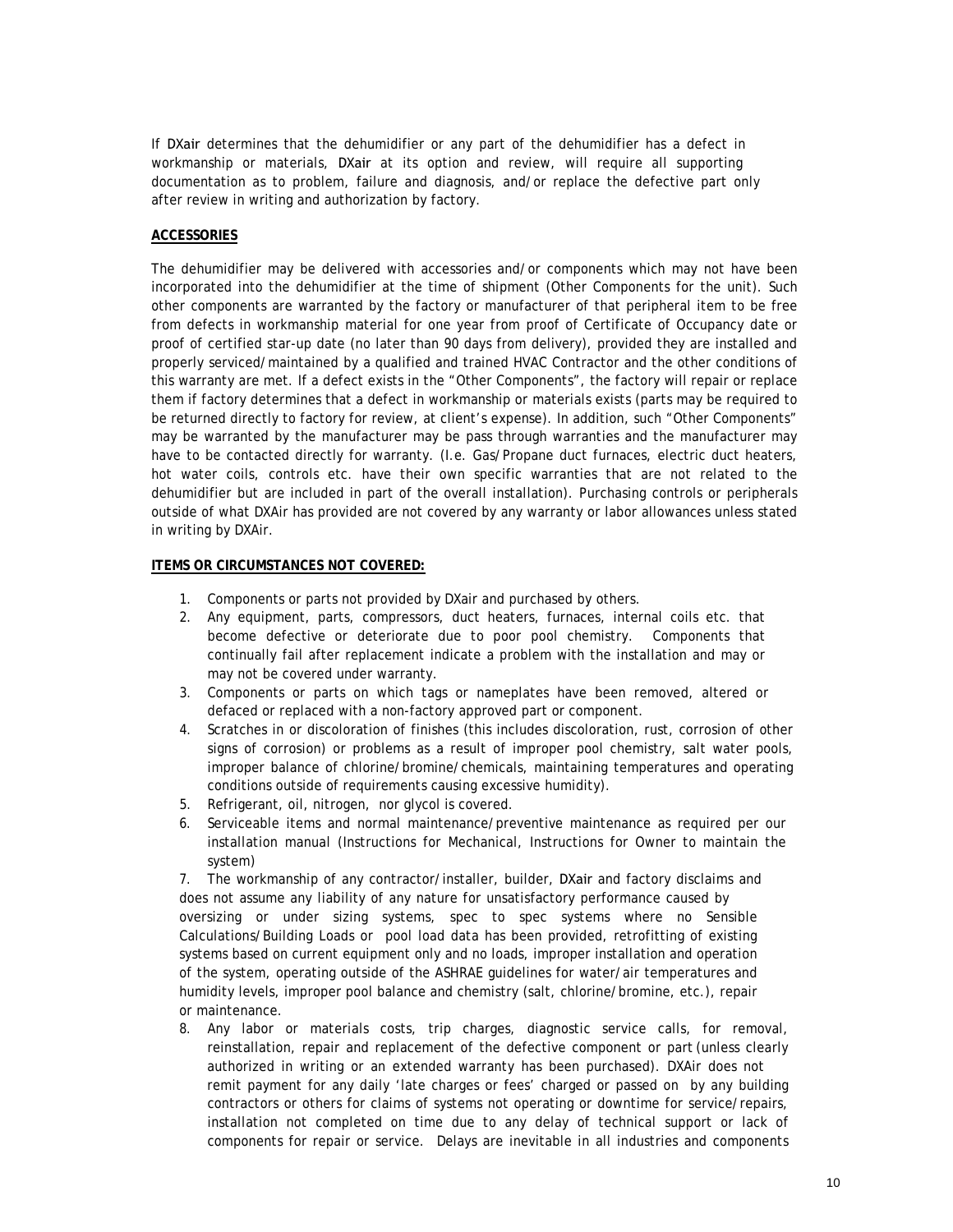may not always be available at time of repair. All terms and conditions must be met in accordance with factory policy.

- 9. Electricity or fuel costs or an increased or un-realized savings in same, for any reason whatsoever.
- 10. Any claims of damage caused by excessive temperatures, humidity, or pressures, fuel or gas explosions, shutting off components of any system that must operate to perform the proper functions required, electrochemical reactions, any and all water and air impurities, changing components as provided by DXAir including controls, poor pool chemistry, no negative pressure fan in the space, no vapor barrier in the space, electrical failures, plumbing or piping failures, use during construction, or Acts of God.
- 11. Any damage or failure resulting from the introduction of harmful chemicals, caustic fluids, or liquids detrimental to any unit component, including but not limited to improperly applied or maintained heat transfer, liquids, city water, any water source with impurities, or chlorinated pool or spa water, salt water pools, or related to chemicals and water chemistry issues.
- 12. Any damage due to equipment sharing mechanical space with chemicals and pool equipment. These two areas must be maintained separately to protect the equipment.
- 13. Any damage or failure resulting from improper unit sizing, improper peripheral sizing or failure to follow all installation instructions for system and the peripherals according to manufacturer's instructions.
- 14. Any damage or failure resulting from improper sizing (over sizing or under sizing) of the air delivery system (duct work) for these projects. Any damage or failures due to incorrect placement of diffusers and/or duct system – supply and/or return.
- 15. Any damaged caused by fireplaces within the pool room.
- 16. Any damages caused by the lack of vapor barriers or lack of negative pressure within the space.
- 17. Any damage or failure resulting from lack of preventive maintenance on a regular basis (follow Owners Instructions)
- 18. Any damage or failure resulting from lack of outside air, or increasing outside air requirements beyond ASHRAE Guidelines.
- 19. Except as set forth above related to "other components", components of the dehumidifier system that are part of the system that are not DXair products are not covered by the dehumidifier warranty. Duct furnaces, controls, hot water coils, boilers, etc. are manufactured by others have specific warranties for these items. Contact DXair for the pass through warranties on the peripheral components for your system.
- 20. Shipping Charges, delivery expenses or administrative fees incurred by the purchaser in repairing or replacing the dehumidifier.

#### **CONDITIONS OF WARRANTY:**

The warranty herein is void under the following circumstances:

- 1. Any equipment not installed by a licensed HVAC Contractor (the address and contact information along with the license number is required)
- 2. Any equipment where Start Up Commissioning, Warranty forms, Receipt Signature Form for Installation Manuals by Contractor and Owner, and/or Certificate of Occupancy (commercial) are not returned within 10 days of installation and start-up numbers are approved by factory.
- 3. Any equipment where the contractor or supplier or rep has not been paid for the equipment or installation.
- 4. Failure or malfunction resulting from improper or negligent operation, accident, abuse, freezing, humidity, electrical imbalance characteristics, misuse, unauthorized alterations to system or controls, incorrect electrical supply, electrical surges, or improper installation of unit and/or peripherals items according to manufacturers' specifications, repair or maintenance, improper air delivery/duct work system, or operating outside of all guidelines provided by ASHRAE, ACCA, SPS or DXair Engineering.
- 5. Failure or malfunction resulting from any conditions within the structure, including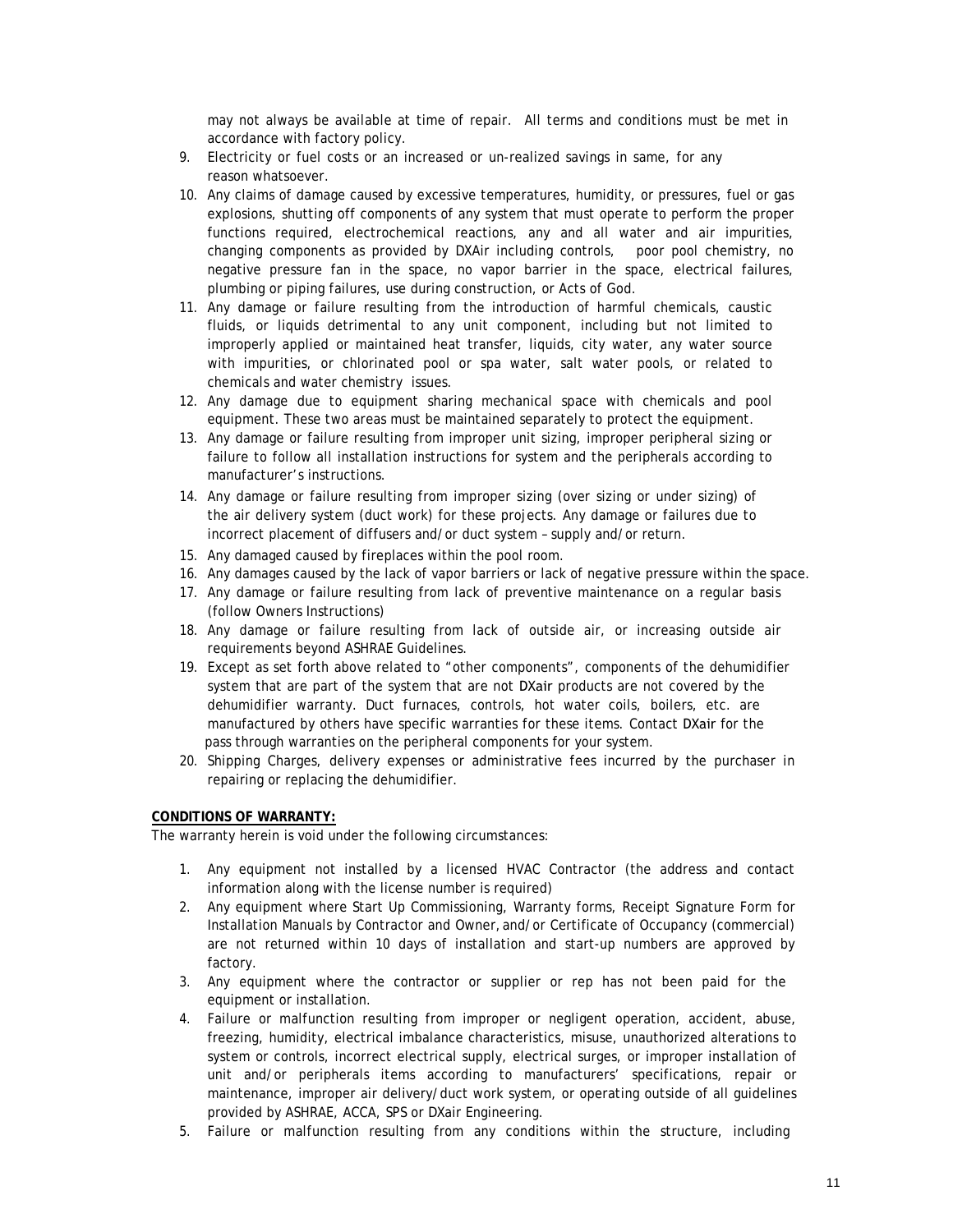replacement systems or any new system that is undersized due to non-compliance of providing all building loads/Sensible Calculations, accurate information for previous systems installed and all information required for finalizing all sizing of the system.

- 6. Failure resulting in any project where spec to spec is requested for rebidding purposes, no loads have been provided, proper quote forms not completed and returned, and where competitor specifications are the only basis for design.
- 7. Failure due mold and/or mildew and/or any chemicals or toxins secreted there from or damage that results from mold, water, condensation, humidity, fungus or bacteria, chemicals used in the space or mechanical space, any water inside the unit resulting from lack of maintenance in keeping all drains and traps free and clear of dirt and debris.
- 8. Failure or malfunction resulting from a contaminated or corrosive air or liquid supply, the additional of unapproved chemicals, operation at abnormal temperatures, pressures or flow rates, opening of the refrigerant circuit by unqualified personnel or any attachment, accessoryor component not authorized and approved by DXair and/or factory.
- 9. Failure or malfunction due to misapplication or faulty building design or construction (include building materials, windows, lack of mechanical space, lack of proper vapor barriers), condensate drain, duct work design or installation.
- 10. Products on which payment is in default or short paid. No warranty will be available on any system that is in default of any full or partial payment or for non-payment of parts. Loss of warranty for periods of non-payment will be applied to overall warranty terms.
- 11. Work performed without prior authorization or approval and without authorization/requisition number and without proper documentation verifying compliance with above terms.
- 12. All warranty/factory defective claims must be submitted with complete pool/balancing chemistry reports (must be maintained by all customers on daily/weekly/monthly basis), a complete explanation for the failure of component, and all components must be held until factory authorizes disposal.
- 13. Factory to determine warranty labor allowances on any part of the dehumidifier that is deemed by factory (or other) to be defective within the first 90 days of delivery. A complete diagnostic write up must be provided by the installing contractor if any major part of the system fails within this period of time. Proof of startup and commissioning documents are required. A certificate of Occupancy may be required.

#### **ADDITIONAL WARRANTY INFORMATION**:

- All Warranty forms (including non-warranty, peripherals and manufacturer warranty forms) can be found on the DXAIR Website under "Warranty Forms" or are included with your Installation Manual/Contract/or Project USB. When completed, please email to sales[@dxair.com .](mailto:chris@dxair.com)
- NO PHONE CALLS WILL BE ACCEPTED FOR WARRANTY OR NON-WARRANTY PARTS ORDERING AND PRICING.
- All forms must be completed or an email sent to sales[@dxair.com](mailto:chris@dxair.com) and response time is generally 24-48 hours. Incomplete information (model, serial number, nomenclature, client name, etc.) will not be processed. List all part numbers and descriptions required.
- Northern Geo LLC provides warranty for all DXair Dehumidifiers when installed within 90 days of shipment. Review your warranty carefully as DXAIR does not reimburse over and above factory stated warranty or unless authorized and approved in writing by DXAIR and factory as clearly stated in all contracts.
- There are no variances for warranty and warranty cost/coverage/fees, etc. & warranty is subject to change without notice. Warranty form & Start up Commissioning sheets must be returned to DXAIR within 10 days of installation.
- If not installed within 90 days of shipment, warranty begins 90 days from the date of manufacture or Serial Number of the unit, or the actual date of shipment or installation. There will be no exceptions or variances to factory procedure.
- If equipment is stored due to delays in project and not installed within 60 days of shipment, the warranty begins 90 days from the date of manufacture/serial number of the unit or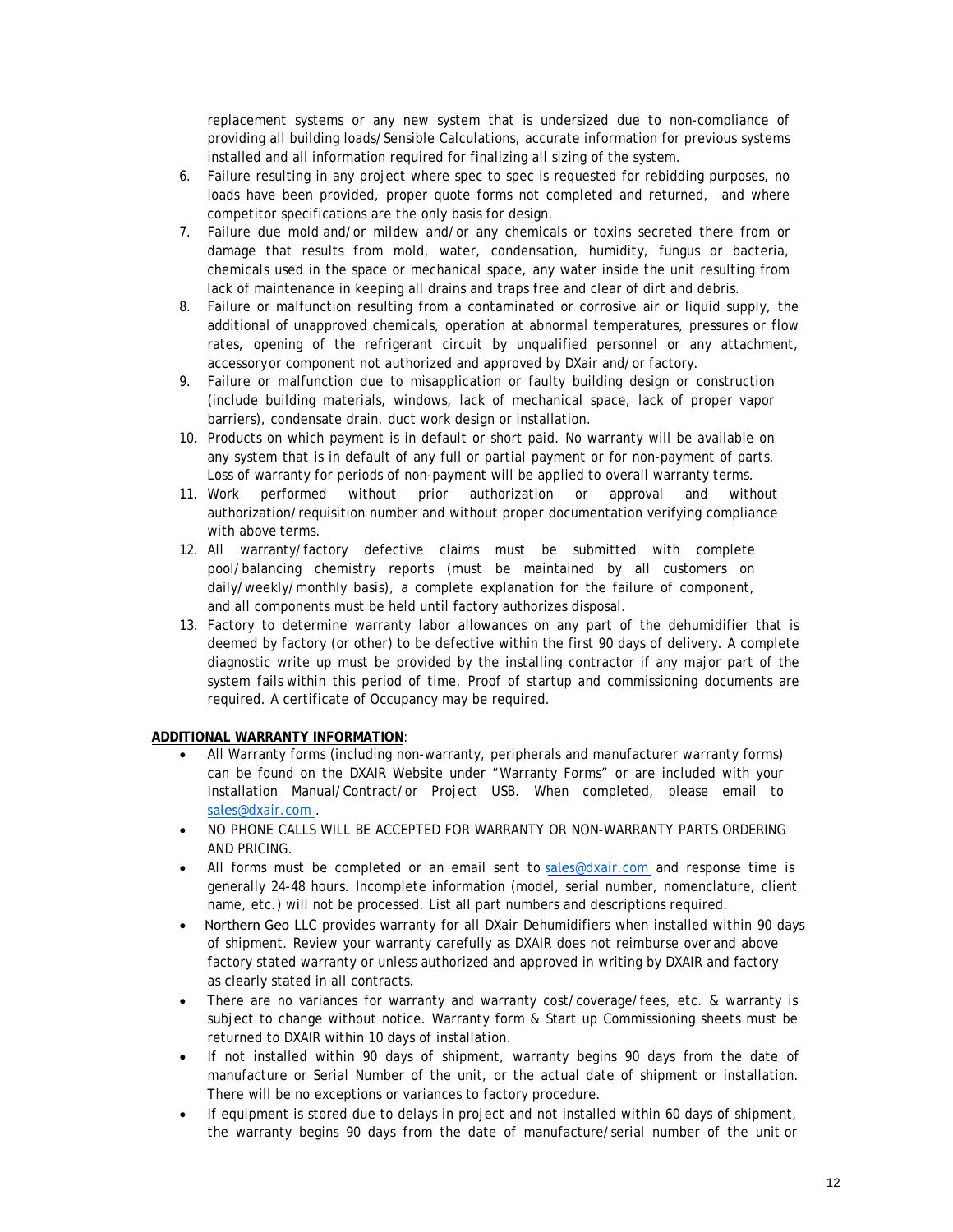Certificate of Occupancy and/or Certified Proof of startup is required.

• Please allow 24-48 hours for factory review and pricing to be provided for all warranty and non- warranty parts. If an emergency situation, please contact DXAIR immediately to expedite the process and we will make every effort to assist you as quickly as possible. Please ensure to provide the proper warranty form, part numbers, serial numbers, job name/location, and any information that will help to expedite your process. Missing information will delay your replacement parts. Factories may not have certain components in stock and delays may occur.

#### **DXAIR DEHUMIDIFIERS FACTORY WARRANTY**

- DXAIR SS Units per catalog: 1-year total unit parts, 5 years' compressors, extended 2 year parts and 2-year extended refrigeration circuit.
- DXAIR EC/LV/MC Units: (1-year total unit, 5 years' compressors); labor allowances/labor warranty applicable to first 90 days only from date of installation. This series offers 2-5 years parts extended warranty and a 2-5-yearextended refrigeration circuit warranty.
- PBXT & GT Series- Discontinued
- DXAIR GF Series: ALL GF SYSTEMS ARE DISCONTINUED.
- All Hydron/Colony Series discontinued and parts are no longer available thru factory.

#### **PERIPHERAL ITEMS WARRANTY:**

Peripherals installed that are not built by DXAIR factory carry the specific manufacturer's stated standard warranty. Their warranties may not be the same as the dehumidifier; however, they are based on the same standards as the dehumidifier warranty: proper pH balance/chlorine balance of swimming pool, proper installation/location and wiring, installation manual, operation and the following of all Design Guidelines by DXAIR and by ASHRAE for indoor pools. Failure to follow guidelines will void all warranty.

- Modine (Sterling) Gas/Propane Duct Furnaces
- Warren Duct Heaters
- CoilMaster Outdoor Fluid Coolers or Condensers
- CoilMaster Hot Water Coils
- Magic Aire Coils (do not return coils, hold for information and call DXair)
- Mortex Summit Coils
- Armstrong Pumps
- B&G Pumps
- Belimo Valves
- HRV's, ERV's, 100% Outside Air Purge, Economizers
- Miscellaneous valves, electrical components, & controls (1 year parts only)- all small parts less than 12 months old, must be returned to Dennis DeCarlo, DXAIR, 30150 Marquette, Garden City MI 48135
- For all other peripheral items, use the appropriate manufacturer's warranty form as provided by DXAIR with the appropriate RMA for return. DXAIR does not offer labor allowances nor reimburses labor warranty on any equipment or peripheral item unless approved in writing by DXAIR or the manufacturer and within the first 90 days of delivery of the dehumidifier to the end user. There are no labor allowances for controls.

#### **NON-WARRANTY PARTS**

Please email your request to sales[@dxair.com, w](mailto:chris@dxair.com,)ith customer name, model number, serial number, parts required. We will direct you to the appropriate person/company at that time.

#### **RETURNING OF WARRANTY PARTS**

- No parts or equipment may be returned without an RMA (Return Merchandise Authorization #) and/or completion of warranty form.
- Parts and/or equipment are not returned to DXAIR; they are returned directly by client to the factory when required, with completed Warranty Forms, Warranty Tag and/or RMA Number provided or to our warehouse (verified at time of RMA). This is at the cost to the client not DXair. If damage occurs due to incorrect packaging of returned parts/equipment, these damages will be billed to or repaired at the customer's expense. If customer refuses to pay for damages, then equipment and/or replacement parts/peripherals will not be shipped and no further warranty is applicable.
- DXAIR will indicate if returning the part is required depending upon factory instructions. All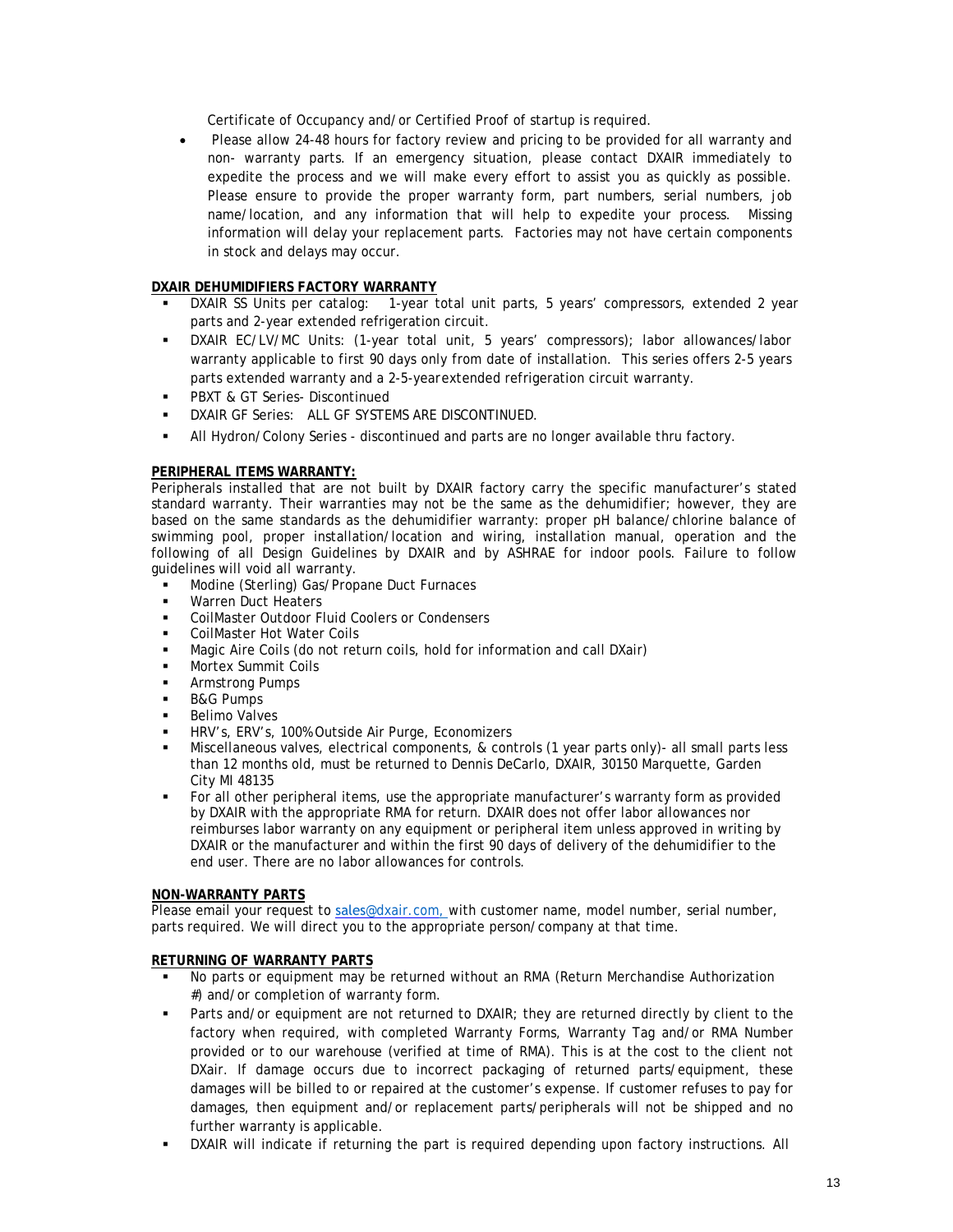returned parts shipments must be returned via factory instructions/procedures and requires a signature for delivery confirmation. All warranty parts requiring return must be returned within 30 days of ship date of new part; factory no longer accepts parts after 30 days and there willbe no credit or reimbursement for parts received after 30 days.

- The client is responsible for proper packaging to ensure no damage upon return and is responsible for shipping costs to & from factory for any warranty or non-warranty parts. The factory reserves the right to determine whether the item is warranty or non-warranty due to defect, improper installation, improper wiring, pool chemistry related failures, installation or operation failures; etc. The factory may choose to send back the component to the manufacturer for final determination of warranty vs. non-warranty, defect vs. non factory defect.
- Any factory credit amount reimbursed will/may be based on testing "defective" part to determine if the part was in fact a factory defect or in unintended installation error. If found not to be a factory defect, the customer is responsible and liable for all payments/shipping/freight, and reinstallation of said parts.
- DXAIR and the factory reserve the right to replace, substitute or provide alternate parts at any time of equal/greater value/performance without notification.
- Any parts (substituted, or alternated for any reason) purchased by others outside of DXAIR/warranty without DXAIR or factory authorization in writing, DXAIR and factory reserve the right to determine reimbursement under the parts warranty and may refuse reimbursement of said part and/or labor. DXAIR does not reimburse any contractor service calls, drive time, phone calls, computer time, designated email time, diagnostic time, trip charges, fuel, meals, truck or delivery/pick up charges, charges for employees or other individuals sub-contracted or otherwise; refrigerant, glycol, or re-charging of any system, any peripherals/parts/controls not supplied by DXAIR, electrical re-wiring or re-plumbing, reinstallation of parts. DXAIR does not reimburse for claims of damage to building or for system down time.
- Damages due to deterioration during periods of storage by the by client prior to installation and operation.
- It is the responsibility of all mechanical contracting firms to notify DXAIR Technical Support immediately, in writing or via phone call/email immediately, if any part of the DXAIR system is not functioning properly or defective.
- Client agrees to indemnify and defend DXAIR against, to hold DXAIR harmless from, and reimburse DXAIR on demand for, any liability, damage, loss, cost or expense (including attorney's fees and costs of investigation incurred in defending against and/or settling such damage, loss, costs or expense or claim therefore and any amounts paid in settlement thereof) reasonably incurred by DXAIR in respect to Client's or end users failure to perform or violation of any agreement or covenant on the part of Client relative to Client's failure to follow the terms and conditions of its proposals, sales agreements or any agreement with DXAIR including, but not limited to, Client's or end users failure to follow procedures for quotes and information required for the building and project, provides incorrect or incomplete information for any project where DXair is installed based on incorrect or incomplete information, failure to follow design, operating water/air temperatures, humidistat settings at 50-60% RH guidelines, preventive measures , operating conditions and/or installation of the products guidelines sold by DXAIR to Client. Additionally, Client agrees to indemnify and defend DXAIR against, to hold DXAIR harmless from, and reimburse DXAIR on demand for, any liability, damage, loss, cost or expenses (including attorney's fees and costs of investigation incurred in defending against and/or settling such damage, frivolous law suits, loss, costs or expense or claim therefore and any amounts paid in settlement thereof) reasonably incurred by DXAIR as a result of any claim made by a customer of client against DXAIR.
- Other than the obligations of DXair expressly set forth herein, DXair disclaims all warranties, express or implied, including but not limited to any implied warranties of merchantability or fitness for a particular purpose. DXair shall not be liable for any indirect, punitive, incidental, special, consequential, or similar damages including without limitation, injury or damage, or claims of injury or building damages,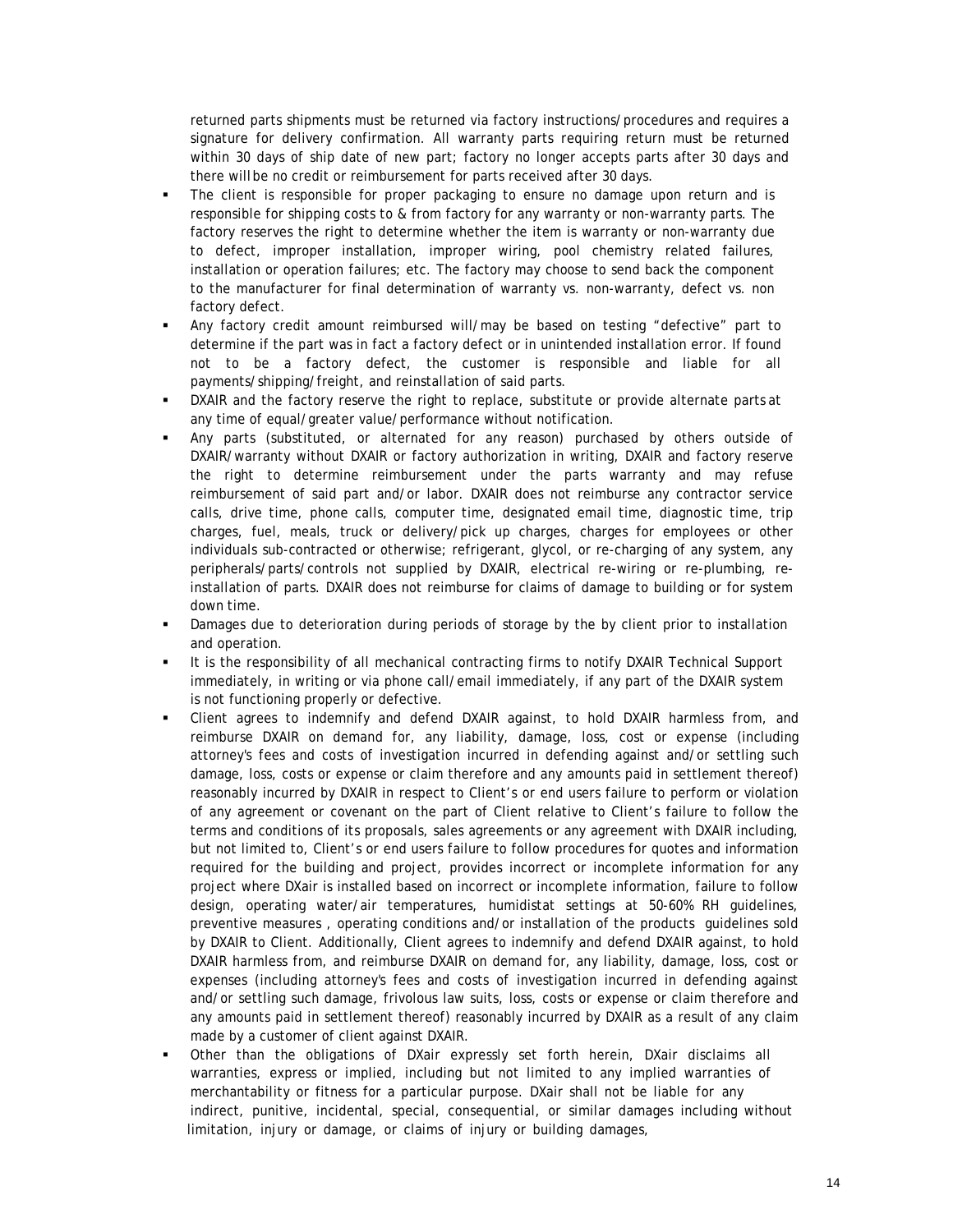punitive damages, or damage to persons or property or damages for loss of use, downtime, cost, profits, inconvenience, cohabitation issues, living arrangement issues, spousal or significant other issues or any loss of time business or personally.

- DXair reserves the right to follow normal company and business procedures, legal action etc. when company is not paid for the system or costs outside of warranty.
- DXair is the "manufacturer". Manufacturers do not ship any equipment without complete & rigorous factory testing and does not ship damaged equipment. DXair is not an installing contractor, we are not a licensed mechanical engineer and do not provide Building Loads or Sensible Calculations for any project, we are not a licensed mechanical installation firm that provides installation or service; therefore, installation problems, operating issues must be addressed with the engineer or installation contractor you have hired to handle your project. In the event we have provided the client with a name of a contractor who has either sold, represented or installed these systems– this is not to be deemed as a referral or a testament as to the quality of work or reliability. This is only for the client when processing bids/estimates for your project. The final choice of contracting firms is the responsibility of the client, as is checking all references of any contractor you choose to work with. We will work with the contractor you have chosen to ensure that the system is installed and operating to factory specifications.
- RETROFIT PROJECTS: When DXAIR equipment is used to replace any existing system of the same size and scope of work and is properly sized with pool room load data, sensible loads/building calculations provided by clients, and meets the ASHRAE Guidelines, these systems will operate long term and properly. If the original system was undersized for evaporation load, sensible calculations, dehumidification and/or air flow and is being replaced with a similar system at the customer's request, DXair will quote the existing system based on the quote forms/Sensible Loads or building data provided and/or quote the correctly sized system. If the client chooses to remain with the existing sizing of system (due to areas that may not be able to be changed out/upgraded/replaced such as duct work, electrical requirements, plumbing, etc.). This may mean that certain aspects of the previous installation may not meet ASHRAE guidelines for air flow, evaporation, dehumidification, condenser line sets, etc. and the necessary changes may be required. DXair takes no responsibility for any problems resulting from any undersized system, incorrect sizing of plumbing or piping.
- If any building requirements have not been met or cannot be met with new installation including the proper air flow/duct system and diffusers, negative pressure, supply air ducting and diffusers, return air ducting according to ASHRAE and ACCA Manuals, and temperatures are not maintained in accordance with the Design Conditions set down by ASHRAE HVAC Applications Manuals, DXair nor the mechanical contractor installing this system will be held responsible for problems with mold, moisture, condensation, poor air flow/circulation, poor pool chemistry, damage or deterioration to building materials.
- All non-warranty and/or warranty parts: require payment in advance of shipping and will be reimbursed once defective part is returned. Freight/shipping costs to customers or to factory are not covered under warranty. No parts shall be shipped without payment. DXAIR accepts checks, Master Card, Visa, and Wire Transfer of funds.
- Note: Warranty is for defective parts only; it does not include or cover any freight charges, freight damage or damage to any equipment or parts by carrier in transit. All claims for visible damages as a result of shipping must be made at signed receipt of materials. All claims for concealed damage as a result of shipping must be made immediately. All claims must be accompanied by the necessary papers/photos/or documents (Bill of Lading indicated damage) to substantiate the claim. The customer may be responsible for filing all claims with carriers. Contact DXair for further instructions. When equipment is not checked upon arrival and damages are found after the shipment has been received; liability claims and reimbursement are very limited.

Note: All Magic Aire Coils: do not refuse delivery on any damaged equipment or there will be no reimbursement. Hold for RMA and return procedures.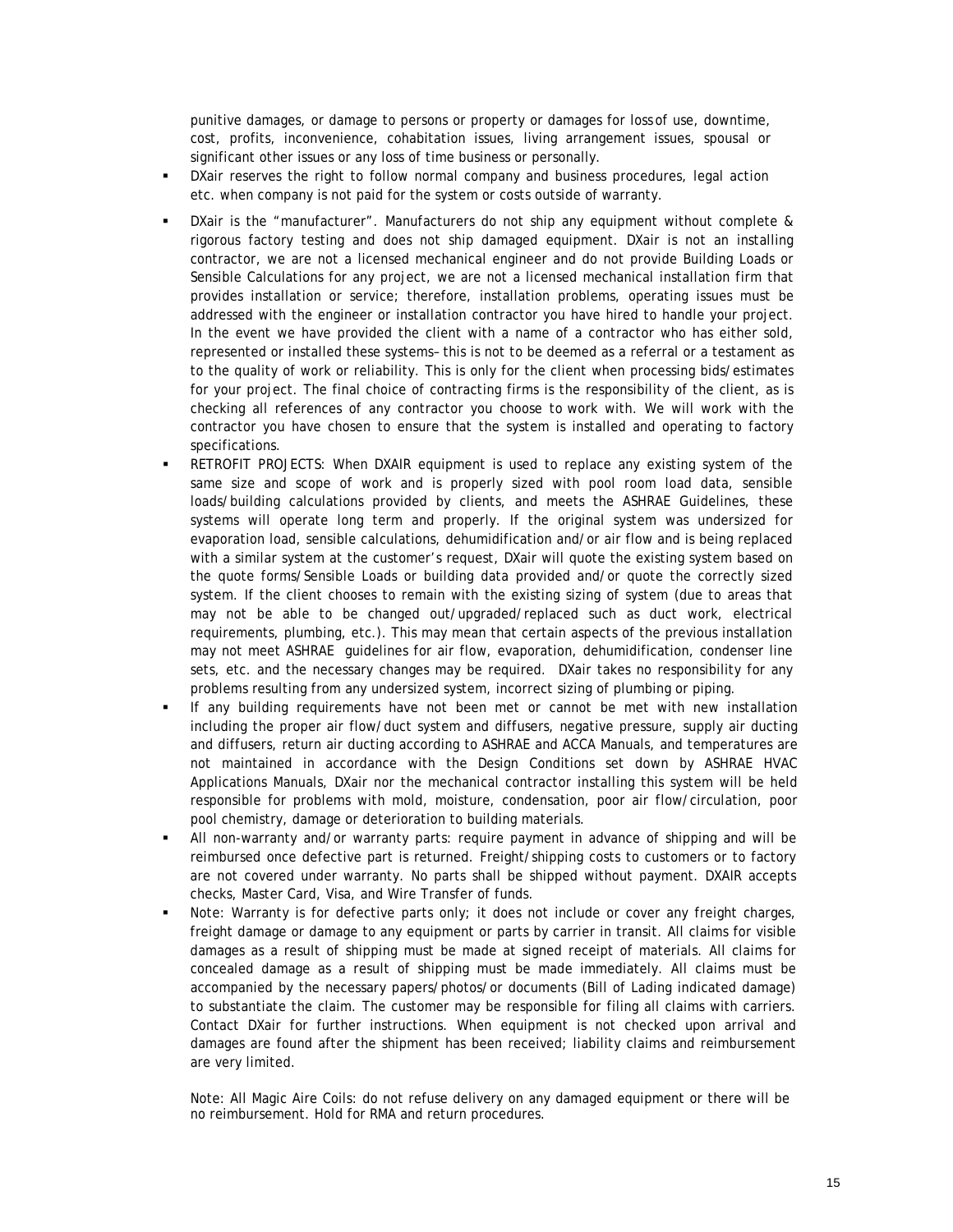Warranty and Warranty Labor allowances when and if applicable, are subject to change without notice.

#### **LIMITED PRODUCT WARRANTY**

WARRANTY TERMS

 Subject to the limitations set forth below, factory warrants product against defects in material or workmanship under normal use and with proper maintenance for the time periods specified below ("Duration of Warranty/Statute of Limitations"). Under this Warranty we will replace or repair any defective part, or portion thereof, within a reasonable time after receipt of the defective part. An exchanged (replacement) part will be warranted for only the unexpired portion of the original Warranty. This Warranty does not cover the cost of diagnosis, parts purchased outside of what was included with the DXAir system, transportation, labor, parts damaged in shipping, parts damaged due to improper pool chemistry, shipping, or any other incidental costs involved in the removal of the defective parts or the installation of the replacement part unless approved by factory at factory stated labor allowance rates. Do not replace parts in any system with parts purchased outside the warranty without authorization from DXair or you may void your warranty. Do not change controls or wiring without authorization by DXair or you may void your warranty.

#### **DURATION OF WARRANTY: STATUTE OF LIMITATIONS**

The Warranty shall only cover defects occurring during stated warranty policy.

#### **HOW TO OBTAIN WARRANTY**

Notify DXAir in writing (sales@d[xair.com\). Comple](mailto:chris@dxair.com)te the necessary warranty forms found in your installation manual and submit according to these procedures. DXAIR & factory will make every effort to correct any problem covered by this Warranty as quickly as possible; however, DXAIR is not responsible for any default or delay in its performance that is caused by war, governmental restrictions or restraints, strikes, material shortages, company or operating system failures, additional manufacturer review of any component required, or any other occurrences that are beyond the control of DXAIR or factory.

#### **EXCEPTIONS TO WARRANTY**

#### **THIS WARRANTY DOES NOT APPLY TO:**

(1) Air filters, fuses, refrigerant, glycol and oil; (2) Products that have been relocated after original installation; (3) Any portion of the system not supplied by DXAIR; (4) Products or component parts on which the tags or nameplates have been removed, altered or defaced.; (5) Scratches in or discoloration of finishes; (6) Products damaged during shipment or by improper service, products which have defects or damage which results from improper installation, wiring, electrical imbalance characteristics or maintenance or caused by accident, misuse or abuse, fire, flood, alteration, misapplication or or modification of the product, breakage or rupture of water tubing and/or water condenser coil when subjected to freezing conditions, use during construction, or acts of God. (7) Products which have defects or damage which result from a contaminated or corrosive air or liquid supply, the addition of unapproved chemicals, corrosion due chemicals, improper chemistry and pool balance, operation at abnormal temperatures, pressures or flow rates, unauthorizedopening of the refrigerant circuit or any attachment, accessory or component not authorized and approved by DXAIR; (8) Any condition within the building, previous or existing, including mold and/or mildew and/or any chemical or toxin secreted there from or damage resulting from mold, moisture, fungus or bacteria; (9) Electricity or fuel costs, or any increases or unrealized savings in same, for any reason whatsoever; downtime or non-usable facility during repair/replacement time; building materials; (10) Products on which payment to DXAIR is or has been in default. (11) Products purchased outside of the warranty parts and installed. (12) Warranty does not apply to components or equipment failures due to noncompliance with the building requirements, building preventive measures, running units on city/municipal water, allowing fluid coolers to go dry or filling them with 100% water (freeze/burst factors during winter months), poor water sources quality, materials used in construction, mechanical space, and/or installation of these systems.

Warranty is not applicable to parts that become defective due to lack of maintenance of the complete system, operating outside of the Design Guidelines for the pool room, chemistry, water impurities, or salt water imbalances. DXair will not be held responsible for problems with defective parts due to salt water usage and/or any form of corrosion. Corrosion indicates pool water and/or other water chemistry is out of balance and it is the customers' responsibility to ensure proper balancing at all times.